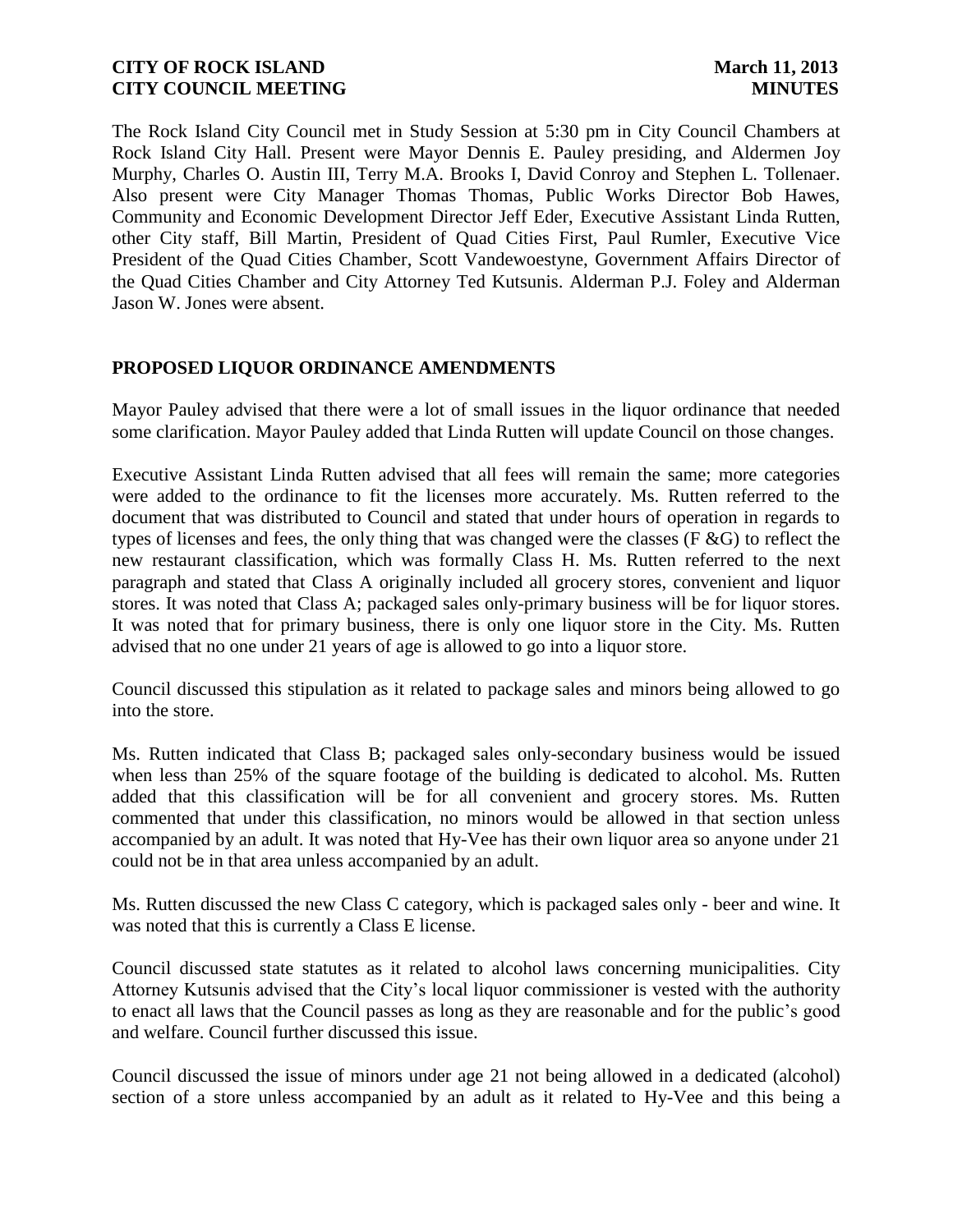fineable offense. Council also discussed this issue as it related to an individual being 18 years of age and going into that same area to purchase cigarettes. Alderman Conroy firmly stated that this is not a liquor store; it is a grocery store that has many entrances and someone should not have to be 21 years of age to walk into this establishment. After more discussion, it was a consensus among Council that number one under Class B; packaged sales only-secondary business be taken out of the ordinance. It was noted that number one under Class B states that minors are allowed in a Class B licensed premises, except that where a Class B licensee has a specific section or department dedicated to the sale of alcoholic liquor, no minor shall be permitted in said section or department unless accompanied by an adult aged twenty-one (21) or older. It was noted that number one of Class C (packaged sales only-beer and wine) that refers to minors would also be taken out of the ordinance.

Ms. Rutten indicated that another category change is a Class D license; tavern with packaged sales primary. Ms. Rutten explained that Bent River Brewery fits into this category; they have a large percentage of retail sales along with consumption on the premises. It was noted that this is currently a Class C license. The next category Ms. Rutten discussed was Class E; tavern with packaged sales secondary. It was noted that this classification will be held by the majority of the bars in the City. Ms. Rutten indicated that the Class F category is a restaurant in which the only change is the classification; it is currently a Class H license. Ms. Rutten pointed out that Class G is a new category; it is for a restaurant with beer and wine only. Ms. Rutten further discussed this category. It was noted that the Class H category is for a theater/bowling center; this class fits a family type venue such as Circa 21 and Comedy Sportz. It was noted that Class I is for a hotel/motel and this is currently a Class D license.

Ms. Rutten advised that the Class J category is for banquet facilities; this is more of a family type venue where the facility is rented. Ms. Rutten added that this is used exclusively for private functions. It was noted that minors are allowed to be on the premises, but no minor is allowed to sit at the bar. Ms. Rutten pointed out that language was added to all of the classifications, which is that if anyone has a certain class and they want to change that classification, it would need to be considered by the liquor commissioner and he can treat it as a new license application or approve it.

Ms. Rutten discussed the Class K category, which is for clubs and fraternal organizations. It was noted that this classification splits off of the current bar classification to better fit licenses for establishments like the Eagles, Elks Club, etc. Ms. Rutten indicated that Class L; City owned facilities is currently a Class G license for Parks. Ms. Rutten added that the language was changed to include all City owned facilities.

Ms. Rutten stated that the options only changed to reflect the new classifications. It was noted that the license holders in the classifications that currently have the options available will still be able to have them even though their classifications may have changed. Ms. Rutten discussed the catering option. It was explained that the catering option is for the catering of alcohol and is available to the ones that currently have this option. Ms. Rutten added that with the catering option, it has to be a food and alcohol package. Council and Ms. Rutten further discussed this item.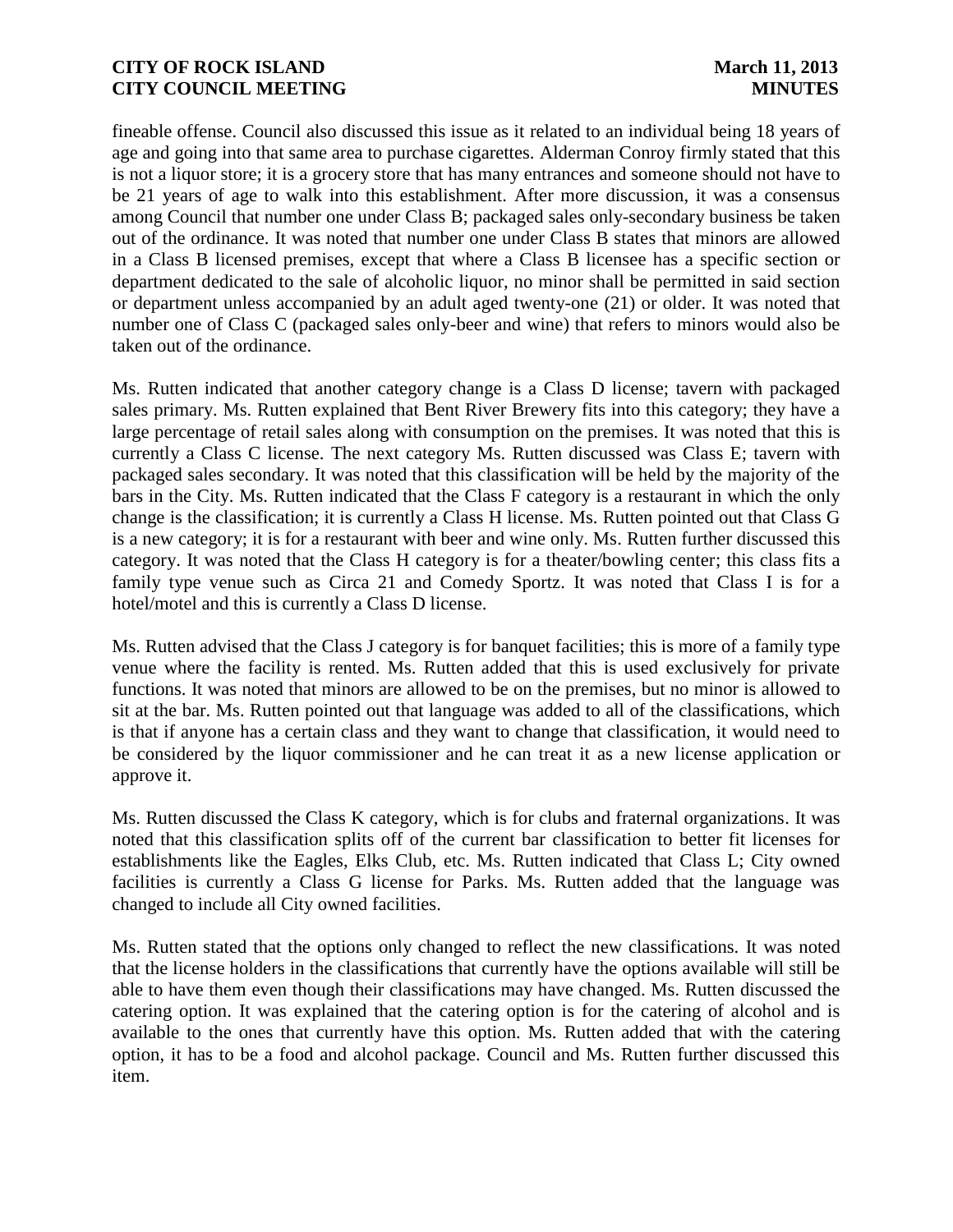Ms. Rutten pointed out that there was a change for the 2:00 am and 3:00 am license options for both the downtown security area and the rest of the City in which full restaurants and wine and beer only were included. It was noted that this would allow these businesses to obtain a 2:00 am or 3:00 am license. Mayor Pauley advised that for these establishments to have a license, they have to have a menu; they cannot close and just have a bar; they have to have a defined late hour menu. Council further discussed this option.

Council discussed alcohol as it related to block parties. After more discussion, Ms. Rutten stated that the licenses are due May  $1<sup>st</sup>$  and renewals go out after April  $1<sup>st</sup>$  in the new fiscal year. It was noted that the ordinance will be on the March  $18<sup>th</sup>$  Agenda for Council consideration.

# **QUAD CITIES CHAMBER UPDATE**

Mr. Paul Rumler, Executive Vice President of the Quad Cities Chamber stated that in December, they launched their new Quad Cities First website. Mr. Rumler provided a video presentation in regards to logistics to give Council an idea on what the Chamber is marketing in the Quad Cities.

Mr. Rumler advised that the Chamber was recognized several months ago as being one of the top 25 metro areas in the country for the growth of hi-tech jobs. Mr. Rumler discussed logistics and growth as it related to the Quad City area.

Mr. Bill Martin, President of Quad Cities First updated Council on their economic development program. Mr. Martin discussed the Chamber's five year goals. Mr. Martin advised that they want to grow the gross domestic product or the economic impact of the community by \$2.8 billion dollars. Mr. Martin added that the Chamber wants to facilitate in the creation of 5,000 primary jobs and the Chamber wants to improve the economic strength policom ratings. Mr. Martin added that currently, the Quad Cities is at 178 in the economic strength ratings and the goal is to get the region into the mid 90 rankings.

Mr. Martin indicated that since July of 2010, the Chamber has assisted in the completion of 24 projects in the Quad Cities. Mr. Martin advised that those projects have resulted in the creation of about 2,800 new, secondary and retained jobs with an average annual wage of just over \$37,000.00. Mr. Martin added that those 24 projects had an economic impact of \$1.26 billion dollars. Mr. Martin indicated that various examples of those projects in Rock Island include; Alter Barge, Crawford Company and Mandus Group. Mr. Martin indicated that the Chamber's services include existing business retention and expansion. Mr. Martin offered that since July of this past year, the Chamber has helped celebrate 77 major events (ribbon cuttings & ground breakings) with local businesses in the Quad City area. Mr. Martin commented that these companies have invested almost \$110 million dollars and created 850 new jobs.

Mr. Martin pointed out that since July of 2010, the Chamber has worked on 196 economic development projects. Mr. Martin added that almost 75% of these projects are generated by the Chamber's marketing activities. Mr. Martin added that 12½ % come from the State of Illinois and 12½% come from the State of Iowa. Mr. Martin advised that 137 of these projects were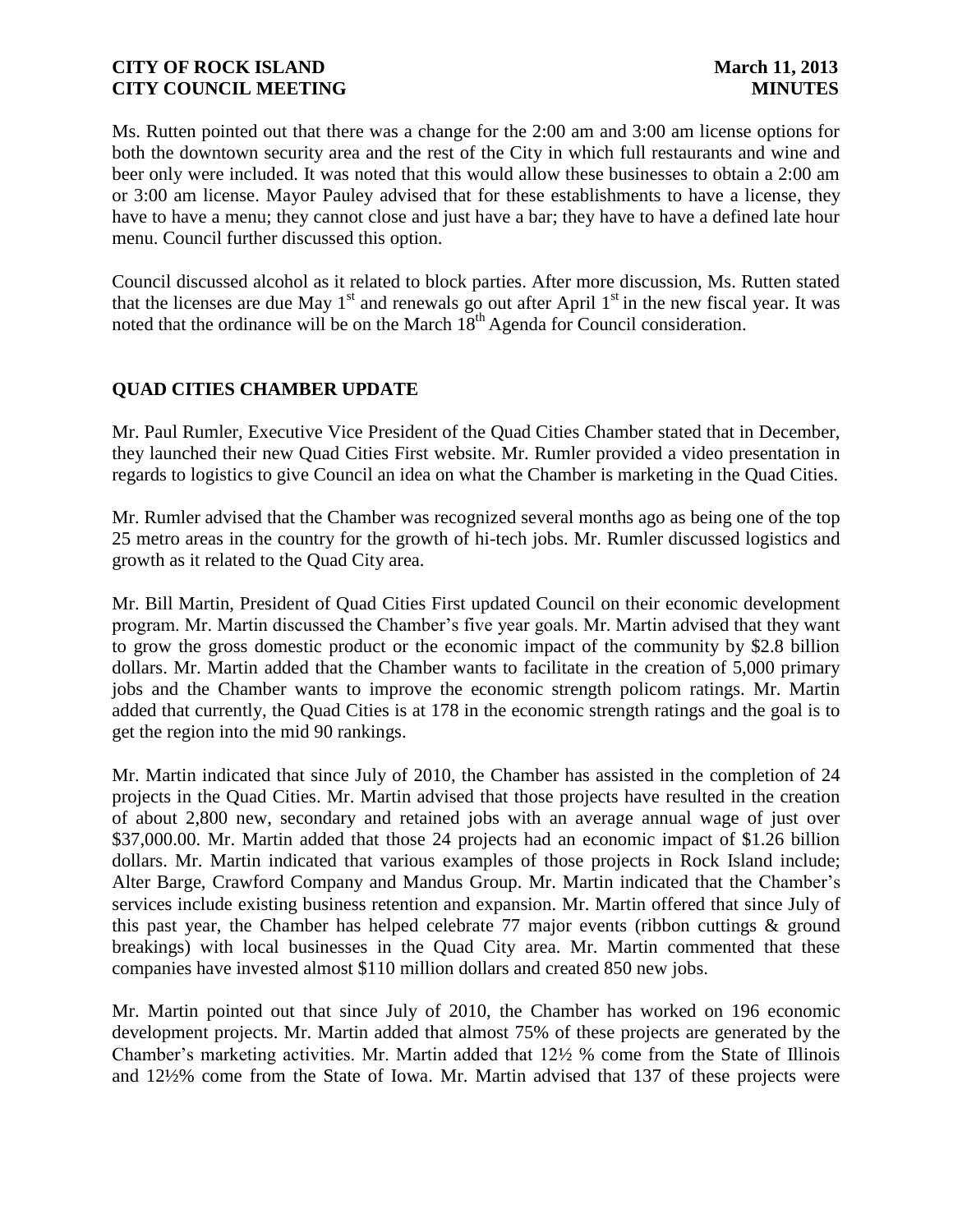attraction projects, 18 projects were new business creations, 9 were retention projects and 32 were expansion projects.

Mr. Martin explained that the Chamber is on track to meet or exceed last year's work in visits with site location consultants. Mr. Martin added that projects are a little down compared to last year, which is due to the state of the economy. Mr. Martin indicated that they have had close to 10 prospect visits. It was noted that last fiscal year, the Chamber submitted 25 sites and buildings in Rock Island to clients and for this year, there has been four building sites submitted. Mr. Martin added that the Chamber has had 10 hot projects this week and three are considering Rock Island.

Mr. Martin advised that the Chamber has several new initiatives that they are working on; one of the initiatives is the Certified Site Program. Mr. Martin commented that the first phase would be to identify large sites above 250 acres and use a site location consultant to help the Chamber rank the top five sites in Illinois and the top five sites in Iowa. Mr. Martin further discussed this initiative.

Mr. Rumler discussed the Innovation Services initiative. Mr. Rumler advised that they were in Washington D. C. last week discussing innovation and manufacturing and the concept of the Department of Commerce helping communities focus on manufacturing, and how to create an eco system between academic and public/private institutions to help businesses or startups develop new processes or product improvements. Mr. Rumler pointed out that the Chamber of Commerce is very involved in this process and the Chamber looks forward to seeking some grant opportunities to help the region advance in these types of innovation services.

Mr. Rumler discussed integration as it related to the Quad Cities region and the Rock Island Arsenal and global logistics. Mr. Rumler further discussed this item. Mr. Rumler commented that on March  $21<sup>st</sup>$  at 3:00 pm at the Figge Art Museum, General Wharton will give the State of the Arsenal address.

Mr. Rumler advised that the Chamber's advocacy efforts continue. Mr. Rumler commented that the Chamber will be in Springfield next week to discuss the overall business and budget climate in Illinois.

Council discussed the Chamber's presentation.

# **ADJOURNMENT**

A motion made by Alderwoman Murphy and seconded by Alderman Conroy to adjourn the meeting carried by the following Aye and No vote. Those voting Aye being; Alderwoman Murphy, Alderman Austin, Alderman Brooks, Alderman Conroy and Alderman Tollenaer; those voting No, none. The meeting was adjourned at 6:25 pm.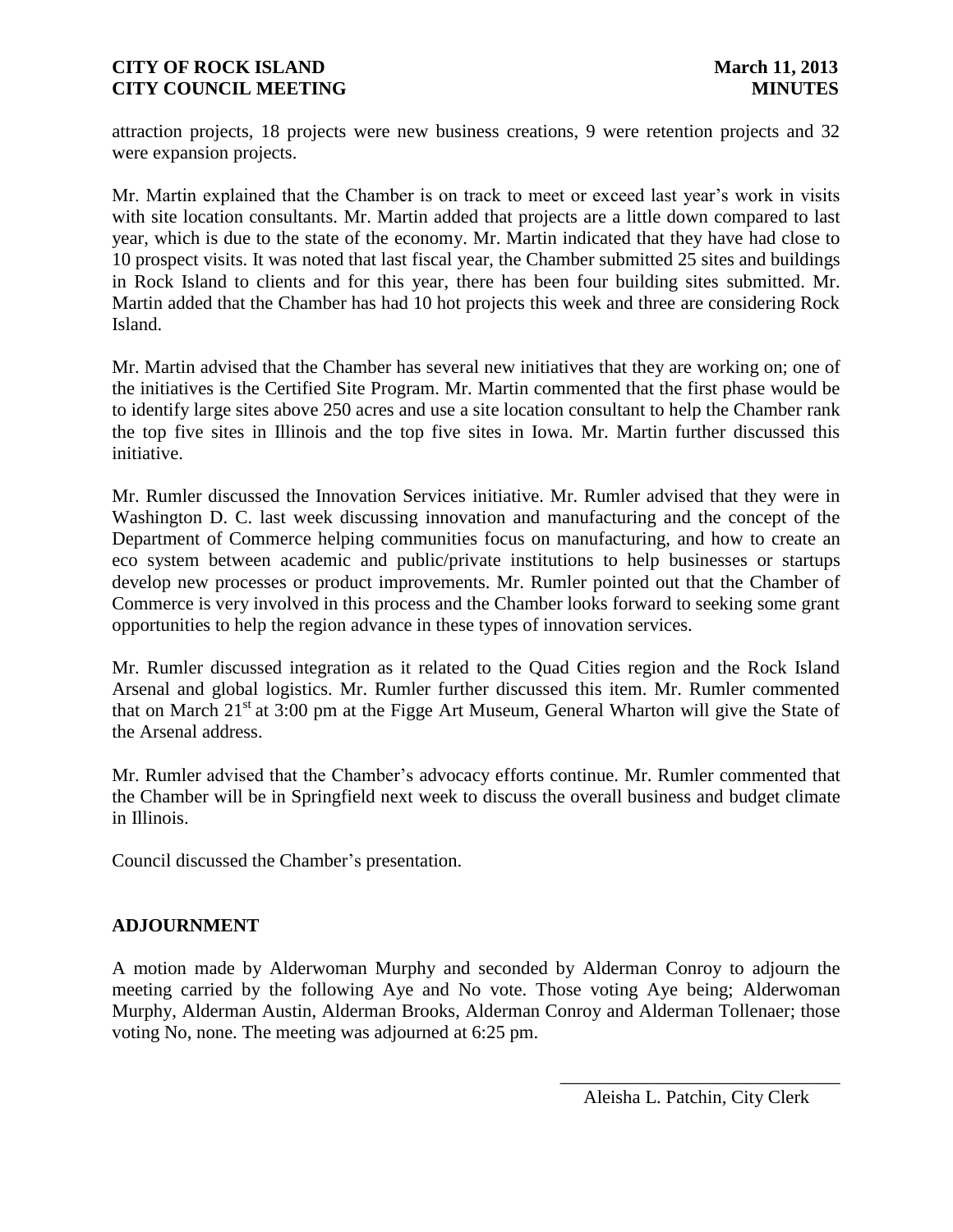Rock Island City Council met in regular session at 6:45 pm in Council Chambers of Rock Island City Hall. Present were Mayor Dennis E. Pauley presiding, and Aldermen Joy Murphy, Charles O. Austin III, Terry M.A. Brooks I, David Conroy, Stephen L. Tollenaer and Jason W. Jones. Also present were City Manager Thomas Thomas and City Attorney Ted Kutsunis. Alderman P.J. Foley was absent.

#### Introductory Proceedings

Mayor Pauley called the meeting to order and led in the Pledge of Allegiance. Alderwoman Murphy gave the Invocation.

# Agenda Item #5 **Minutes of the meeting of March 2, 2013 and Minutes of the meeting of March 4, 2013.**

A motion was made by Alderman Jones and seconded by Alderman Austin to approve the minutes of the meeting of March 2, 2013 and Minutes of the meeting of March 4, 2013 as printed. The motion carried by the following Aye and No vote; those voting Aye being; Alderwoman Murphy, Alderman Austin, Alderman Brooks, Alderman Conroy, Alderman Tollenaer and Alderman Jones; those voting No, none.

#### Agenda Item #6 **Update Rock Island by Mayor Pauley.**

Mayor Pauley advised that the 2013 St. Patrick's Day Parade will be Saturday, March 16<sup>th</sup> at 11:30 am at  $23^{rd}$  Street and  $4^{th}$  Avenue in Rock Island. The Mayor stated that parade floats, bands, vehicles and walkers will head through downtown Rock Island, across Centennial Bridge and continue its course through downtown Davenport. It was noted to visit [www.ridistrict.com](http://www.ridistrict.com/) for updates.

Mayor Pauley stated that after the St. Patrick's Day Parade has concluded, stay in Rock Island and enjoy the post parade festivities. Mayor Pauley added that some of the various outdoor festivities include the Lucky Shamrock Irish Pub at 313 20<sup>th</sup> Street, who will celebrate with live Irish music until approximately 4:00 pm; Steve's Old Time Tap at  $17<sup>th</sup>$  Street between  $2<sup>nd</sup>$  &  $3<sup>rd</sup>$ Avenues who will paint the town green until 7:00 pm and Kavanaugh's Hilltop Tap, who are hosting their Patty O'Pardy with live Irish music from 1:00 pm to 3:00 pm and live country music from 4:00 pm to 8:00 pm outside in their large heated tent.

Mayor Pauley advised that the Rock Island Mayoral and Aldermen Candidates Forum is Thursday, March  $14<sup>th</sup>$  at 6:00 pm at the Main Library Community Room. It was noted that the three Mayoral candidates, two candidates from the  $1<sup>st</sup>$  Ward and four candidates from the  $5<sup>th</sup>$ Ward will be in attendance. Mayor Pauley stated that each candidate will have a brief opportunity to make any remarks, and then the forum will be open for questions from the audience.

Mayor Pauley stated that the Community Caring Conference will host two public information meetings about the upcoming referendum question on the April 9<sup>th</sup> ballot. The Mayor added that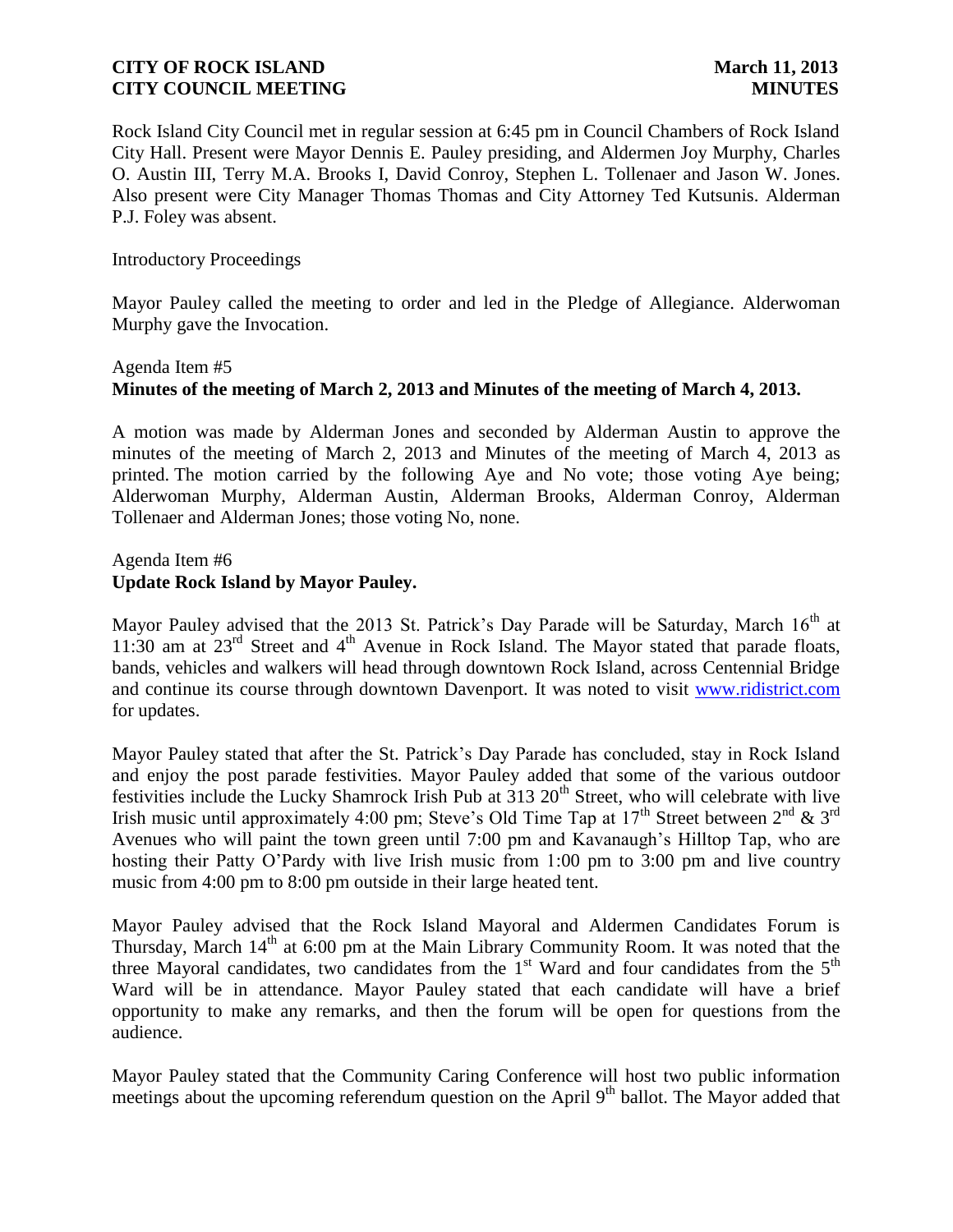County officials will be present to provide information on the courthouse issue and will answer any questions the public may have. Mayor Pauley stated that the first meeting will be held Monday, March  $18<sup>th</sup>$  at 2:00 pm at the Martin Luther King Jr. Community Center at 630 9<sup>th</sup> Street and the second meeting will take place Thursday, March  $28<sup>th</sup>$  at 6:00 pm at the Local 25 Plumbers and Pipefitters Hall at 4600 Blackhawk Road. It was noted to call the Community Caring Conference if you have any questions at [\(309\) 786-0345.](tel:%28309%29%C2%A0786-0345)

#### Agenda Item #7 **Proclamation declaring March 11 through March 17, 2013 as Brain Awareness Week.**

Mayor Pauley read the proclamation. Pilot Club President Marilyn Molley accepted the proclamation. Ms. Molley thanked the Mayor and Council for the proclamation. Ms. Carol Triebel who was the Pilot Club's President last year stated that the Pilot Club of Moline also supports the Elderly Services Newsletter through the Rock Island Police Department. Ms. Triebel added that the Police Department assists the Pilot Club by promoting one of the Pilot Club's signature projects, which is Project Lifesaver through Rock Island County. Ms. Triebel advised that the Pilot Club assists the Police Department by getting these newsletters out to banks and senior citizen centers so that elderly citizens are aware of what services the Rock Island Police Department offers.

#### Agenda Item #8

# **Public Hearing on the Budget for Fiscal Year 2013/2014.**

Mayor Pauley closed the regular meeting at 6:54 pm and opened a Public Hearing on the Budget for Fiscal Year 2013/2014.

Mayor Pauley inquired as to whether anyone from the audience would like to speak in favor of the Fiscal Year 2013/2014 budget. No one stepped forward.

Mayor Pauley then inquired as to whether anyone from the audience would like to speak in opposition to the Fiscal Year 2013/2014 budget. No one stepped forward.

With no person coming forward, Mayor Pauley closed the Public Hearing and reconvened the regular meeting at 6:55 pm.

#### Agenda Item #9

### **An amended Ordinance providing for the levy, assessment and collection of taxes for the City of Rock Island for Fiscal Year April 1, 2012 through March 31, 2013.**

 It was moved by Alderman Tollenaer and seconded by Alderman Conroy to consider, suspend the rules and pass the ordinance. The motion carried by the following Aye and No vote; those voting Aye being; Alderwoman Murphy, Alderman Austin, Alderman Brooks, Alderman Conroy, Alderman Tollenaer and Alderman Jones and those voting No, none.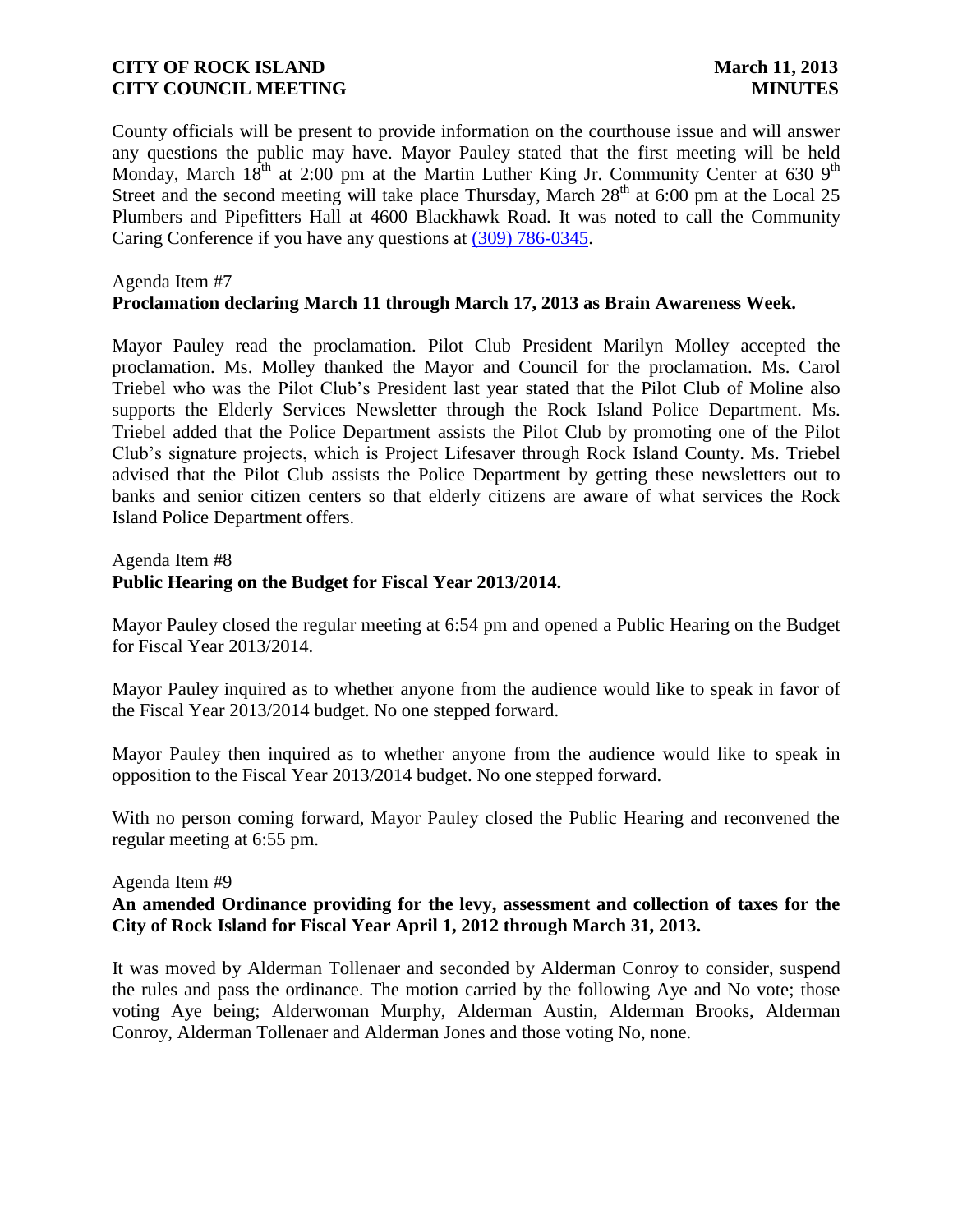#### Agenda Item #10 **An Ordinance adopting the Budget for the Fiscal Year beginning April 1, 2013 and ending March 31, 2014.**

Alderman Conroy moved and Alderman Tollenaer seconded to consider, suspend the rules and pass the ordinance. The motion carried by the following Aye and No vote; those voting Aye being; Alderwoman Murphy, Alderman Austin, Alderman Brooks, Alderman Conroy, Alderman Tollenaer and Alderman Jones, and those voting No, none.

### Agenda Item #11 **CLAIMS**

It was moved by Alderman Austin and seconded by Alderwoman Murphy to accept the following reports and authorize payments as recommended. The motion carried by the following Aye and No vote; those voting Aye being; Alderwoman Murphy, Alderman Austin, Alderman Brooks, Alderman Conroy, Alderman Tollenaer and Alderman Jones; those voting No, none.

- a. Report from the Administrative Services Department regarding payment in the amount of \$850.00 to Millennium Waste Incorporated for General Liability claim.
- b. Report from the Administrative Services Department regarding payment in the amount of \$2,500.00 to Teneshia Horne for General Liability claim.
- c. Report from the Public Works Department regarding payment #17 in the amount of \$848,602.76 to Civil Constructors, Inc. for services provided for the Wet Weather Treatment System project. (051)
- d. Report from the Public Works Department regarding payment #1 in the amount of \$22,471.50 to Brandt Construction for services provided for the Retaining Wall Replacement project. (052)
- e. Report from the Public Works Department regarding payment #2 and final in the amount of \$61,611.38 to Hoerr Construction for services provided for the 2012 Joint Sewer Lining Program project. (053)

# Agenda Item #12 **Claims for the week of March 1 through March 7 in the amount of \$516,813.70.**

Alderman Conroy moved and Alderman Jones seconded to allow the claims. The motion carried by the following Aye and No vote; those voting Aye being; Alderwoman Murphy, Alderman Austin, Alderman Brooks, Alderman Conroy, Alderman Tollenaer and Alderman Jones; those voting No, none.

# Agenda Item #13 **Payroll for the weeks of February 18 through March 3, 2013 in the amount of \$1,256,239.53.**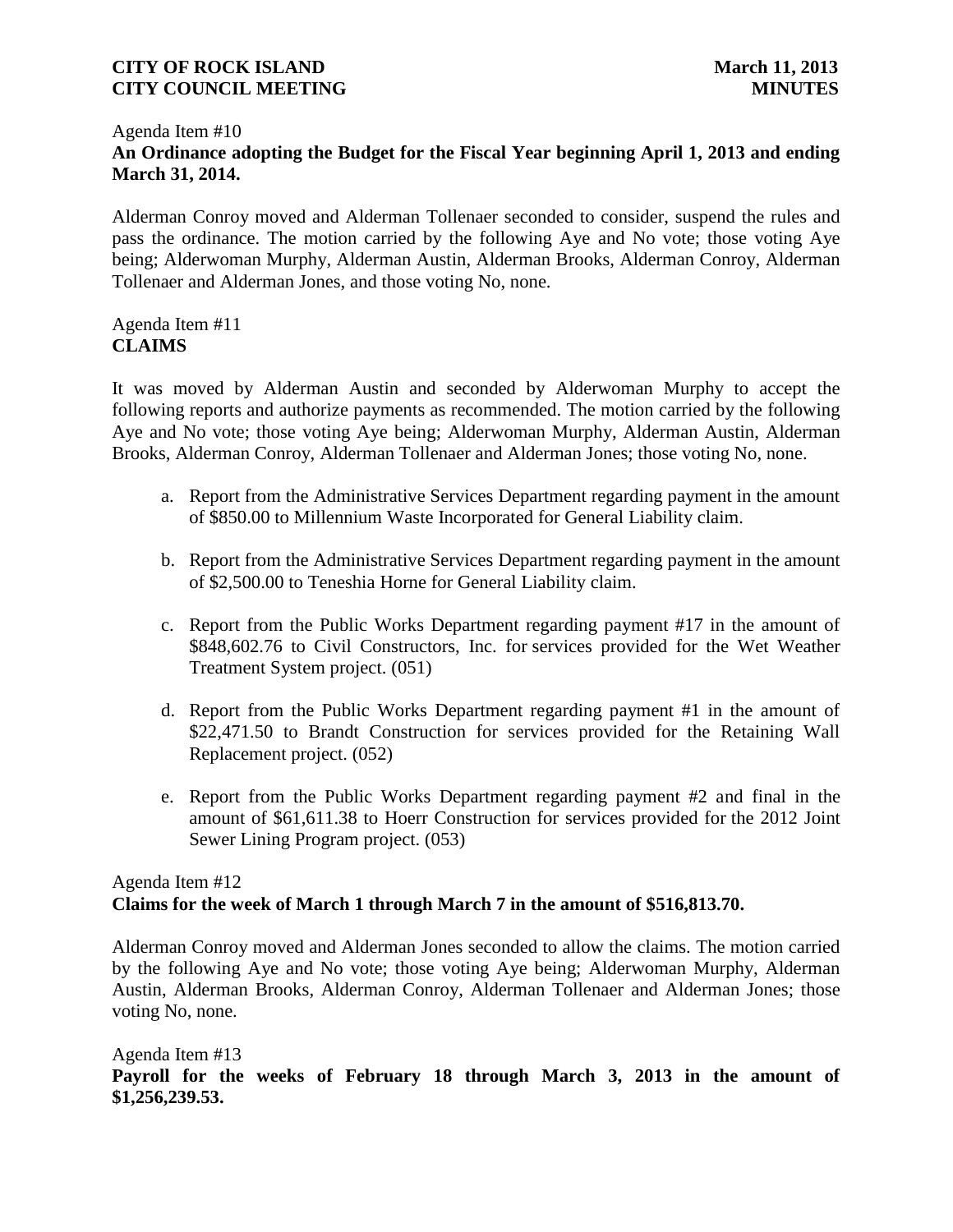It was moved by Alderman Tollenaer and seconded by Alderman Conroy to allow the payroll. The motion carried by the following Aye and No vote; those voting Aye being; Alderwoman Murphy, Alderman Austin, Alderman Brooks, Alderman Conroy, Alderman Tollenaer and Alderman Jones; those voting No, none.

#### Agenda Item #14

**Report from the Police Department regarding bids for the lease of undercover vehicles, recommending the bid be awarded to Wag's Auto Center in the total monthly amount of \$375.00 per vehicle beginning April 1, 2013 through midnight on March 31, 2014.**

Alderwoman Murphy moved and Alderman Austin seconded to award the bid as recommended and authorize the City Manager to execute the contract documents. The motion carried by the following Aye and No vote; those voting Aye being; Alderwoman Murphy, Alderman Austin, Alderman Brooks, Alderman Conroy, Alderman Tollenaer and Alderman Jones; those voting No, none.

#### Agenda Item #15 **Report from the Public Works Department regarding the Five Year Capital Improvement Plan.**

It was moved by Alderman Austin and seconded by Alderman Tollenaer to approve the Five Year Capital Improvement Plan as recommended, authorize staff to implement the FY14 projects and expenditures and begin preliminary engineering for the FY15 projects.

Discussion followed.

Ms. Holly Sparkman of 1600 18<sup>th</sup> Avenue stepped forward. Ms. Sparkman stated that she is also an employee of the Rock Island/Milan School District and a member of the Neighborhood Partners School Community Task Force Safe Routes to School Committee. Ms. Sparkman discussed the committee's support for a pedestrian beacon to be placed at the  $11<sup>th</sup>$  Street and  $10<sup>th</sup>$ Avenue intersection. Ms. Sparkman provided background information in regards to the planning for the Safe Routes to School for Frances Willard and the Rock Island Academy. Ms. Sparkman indicated that it had been determined that a pedestrian beacon was needed for the intersection at  $11<sup>th</sup>$  Street and  $10<sup>th</sup>$  Avenue. Ms. Sparkman stated that the school district applied for Safe Routes to School funding from IDOT, but they did not get funded for the infrastructure part of the grant for the pedestrian beacon.

Ms. Sparkman indicated that since 2010, Frances Willard and the Rock Island Academy have been diligently working on Safe Routes to School planning. It was noted that both schools started a walking school bus program. Ms. Sparkman stated that last summer, the school district wrote a letter of support to the City to have the pedestrian beacon added into the CIP project list.

Mayor Pauley commented that the pedestrian beacon is approximately \$85,000.00. Ms. Sparkman responded yes.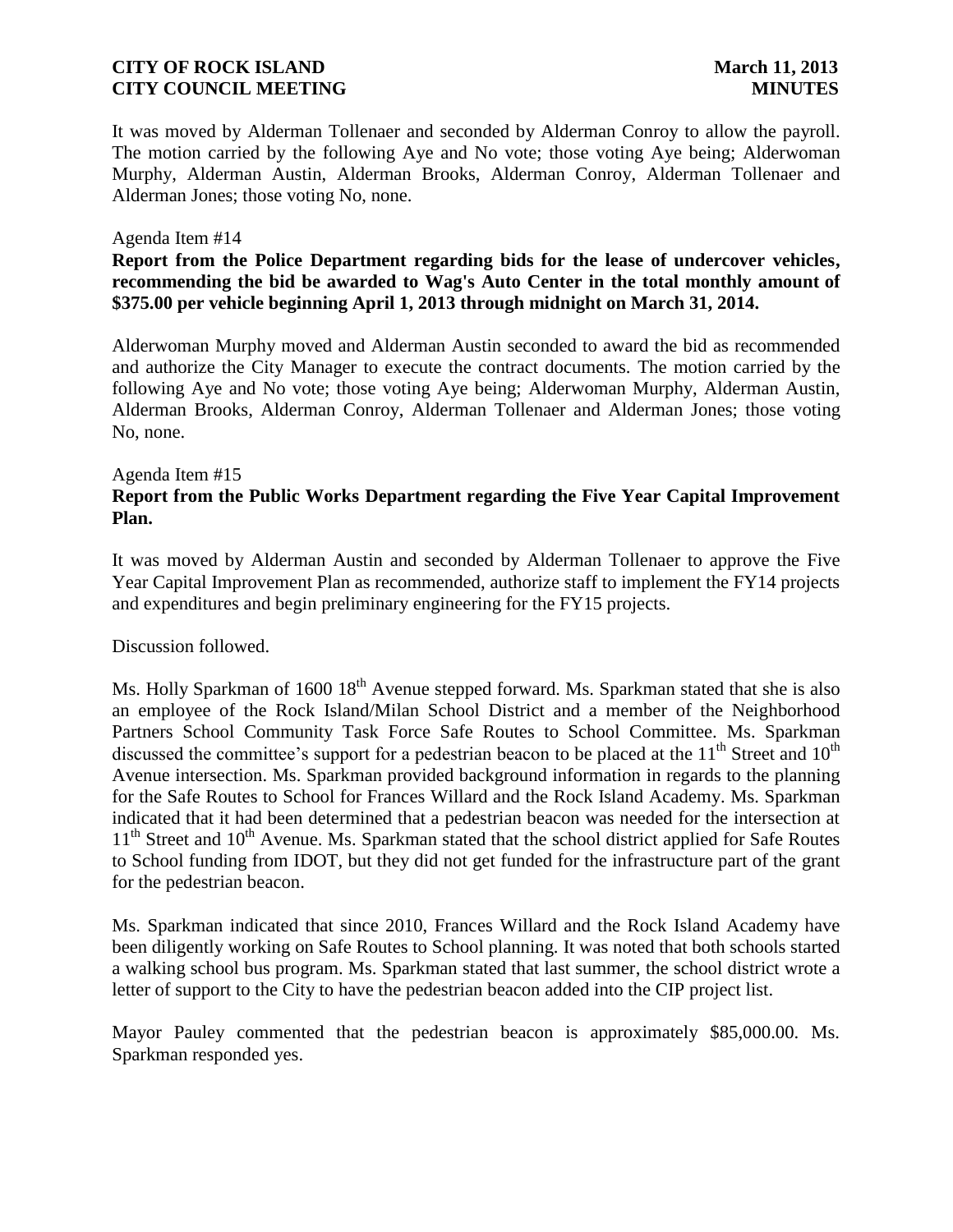Alderman Conroy inquired as to whether the school district is willing to go in on any of it. Ms. Sparkman stated that they are currently working on the budget, but it doesn't look like there will be any money for it.

Alderman Brooks stated that the City could possibly help with the other request in that letter in regards to the demolition of some of the structures on the Safe Routes to School route. Alderman Brooks further discussed demolition activities through the City in regards to that area.

Council discussed as to when the initial proposal for the beacon was to be included in the CIP. Alderman Austin stated that he never saw the letters for the initial proposal. After more discussion on this issue, City Manager Thomas indicated that they were informed that the beacon could not be included in the CIP because there were higher priorities.

Ms. Sparkman stated that the committee was never informed.

Christie Filby of Two Rivers YMCA stepped forward. Ms. Filby stated that a meeting was held this past February to review the Safe Routes to School Program and at that time, no one had heard as to whether or not the request was included in the CIP; City staff found out that the request was not included in the CIP. Council further discussed this issue. It was noted that the school district does have \$5,000.00 towards the beacon.

Ms. Sparkman stated that the school will get updated cost information on the beacon, and maybe look at some other grants.

Council further discussed this issue as it related to the City and school district possibly working together on obtaining grants and working together to find a solution to this issue.

Mr. James Kerr of 523  $18<sup>th</sup>$  Avenue stepped forward. Mr. Kerr stated that with all of the great things happening on and near  $11<sup>th</sup>$  Street, there could be a lot more traffic in that area and that may add a little more danger to the children crossing the street. Mr. Kerr advised that he would like to see more seriousness in believing that the beacon is something that is needed. Mr. Kerr added that he would really like correspondence stating how the City feels about this issue.

Council further discussed this issue.

Alderman Jones inquired upon Public Works Director Bob Hawes to clarify the  $20<sup>th</sup>$  Street project between  $7<sup>th</sup>$  and  $18<sup>th</sup>$  Avenue that was incorrectly included in the CIP.

Mr. Hawes advised that one of the very early drafts of the CIP included the resurfacing of  $20<sup>th</sup>$ Street in year five. Mr. Hawes added that it was displaced when the Federal grant was received; it was taken out, but the utility work was overlooked and not taken out. Mr. Hawes advised that the utility projects need to be deferred until the street project is done. Mr. Hawes further discussed this project.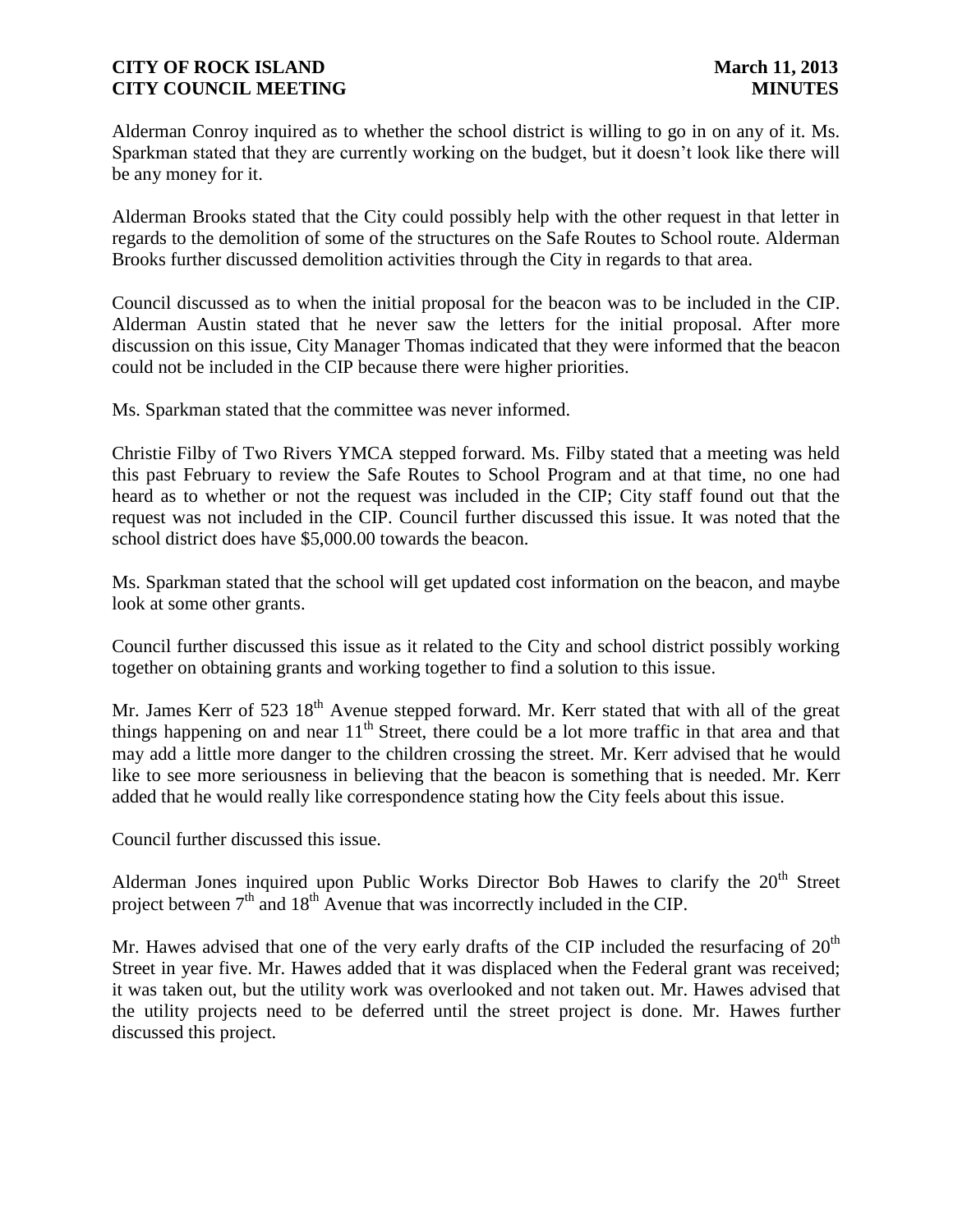After more discussion, the motion carried by the following Aye and No vote; those voting Aye being; Alderwoman Murphy, Alderman Austin, Alderman Brooks, Alderman Conroy, Alderman Tollenaer and Alderman Jones; those voting No, none.

# Agenda Item #16 **Report from the Mayor regarding a reappointment to the Police and Fire Commission.**

It was moved by Alderman Conroy and seconded by Alderman Tollenaer to approve the reappointment as recommended.

Alderman Austin commented that John Hass is the longest serving volunteer. Alderman Austin added that Mr. Hass was appointed approximately 40 years ago by former Mayor Campbell and has been reappointed by every mayor since that time. Alderman Austin thanked Mr. Hass for his service.

After comments, the motion carried by the following Aye and No vote; those voting Aye being; Alderwoman Murphy, Alderman Austin, Alderman Brooks, Alderman Conroy, Alderman Tollenaer and Alderman Jones; those voting No, none.

Mr. John Hass was reappointed to the Police and Fire Commission for a three year term expiring on April 30, 2016.

Agenda Item #17 **Other Business.**

Mayor Pauley stated that this is Public Works Director Bob Hawes' last meeting. Mayor Pauley thanked Mr. Hawes for 32 years of service and wished him luck on his future endeavors.

Alderman Jones thanked the Broadway Board for hosting a Candidates Forum last week. Alderman Jones stated that this is a great example of civic participation.

Alderwoman Murphy encouraged everyone to Shop Rock Island. Alderwoman Murphy stated that Hungry Hobo will be celebrating their  $40<sup>th</sup>$  Anniversary. It was noted that in 1973, they started with three stores and today there are 13 stores in the Quad Cities. Alderwoman Murphy stated that Hungry Hobo is located at  $2532\,18^{th}$  Avenue. It was noted that throughout the year, Hungry Hobo will be offering lots of promotions for their customers to celebrate their 40 years in business. Alderwoman Murphy added that Hungry Hobo not only has deli sandwiches and various other food items, but they also offer smart phone apps and they have a mobile rewards program. Alderwoman Murphy encouraged everyone to shop local.

Caryl Altemus of 1821 9<sup>th</sup> Street stepped forward. Ms. Altemus voiced concerns in regards to the litter in and around Douglas Park. Ms. Altemus showed Council a sanitized demonstration of various discarded items (trash) that she has picked up in that area. Ms. Altemus stated that she is starting a community volunteer campaign to get the youth involved to clean up Douglas Park before the baseball season starts.